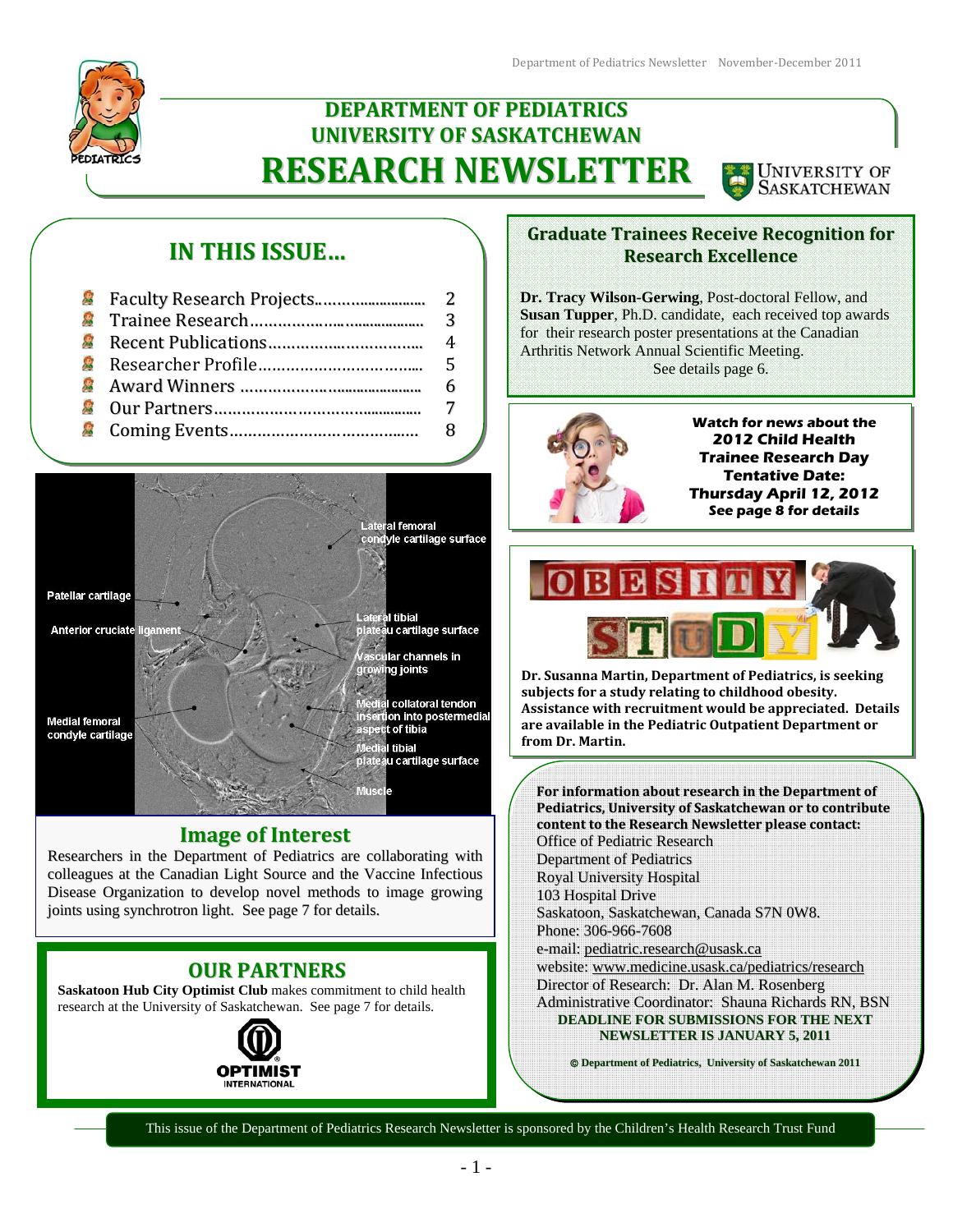# **FACULTY RESEARCH PROJECTS**

Members of the Department of Pediatrics, University of Saskatchewan are engaged in a wide array of research activities. An underlying theme of research within the Department is aimed at discovering the very earliest origins of health and disease to achieve more favourable disease outcomes and more effective prevention. Examples of current faculty research projects are listed below.



### **Dr. Darryl Adamko (Division of Respirology)**  Ω Noninvasive assessment of atopic diseases: Ω Improved diagnosis and management of respiratory Metabolomic profiling of urine using Nuclear diseases using metabolomic analysis of urine Magnetic Resonance (NMR) allergen ß The potential of Montelukast to modulate eosinophilic inflammation in RSV infection **Dr. Patricia Blakley (Developmental Pediatrics/Teratology)**  Q Screening for FASD and literacy in justice, health g Registry and follow-up of complex pediatric and educational contexts in Saskatchewan. invasive therapies **Dr. Richard Huntsman (Division of Neurology)**  Protein spectroscopy analysis in Cree leukodystrophy 寫 **Dr. Ayisha Kurji (Division of General Pediatrics)**  Ω Sedation and anesthetic weaning post-ICU admission Ω Pneumococcal vaccination coverage in high risk £. Lumbar puncture procedures (safety and sedation) on populations the Pediatric ward **Dr. Karen Leis (Division of General Pediatrics)**  g Vitamin D intake in young children with acute lower respiratory infection **Dr. Edmond Lemire (Division of Medical Genetics)**  Q Congenital central hypoventilation syndrome ß Hereditary breast cancer clinical study group ß Spontaneous intracranial hypotension **Dr. Susanna Martin (Division of General Pediatrics)**  寫 Pediatric obesity - role of methyglyoxal ø Vitamin D - knowledge of existing guidelines by Ω Adolescent to young adult bone and fat mass practitioners development in relationship to cardiovascular health **Dr. Ahmed Mater (Pediatric Emergency Medicine)**  S. Use of cough and cold medication in children in the era post Canada health advisory **Dr. Athena McConnell (Division of Infectious Diseases)**  £. S. aureus osteomyelitis at the Royal University **Signal** Effects of heptavalent pneumococcal conjugated Hospital, 1996-2010 vaccine (PCV7) on invasive pneumococcal disease Q Characteristics of children hospitalized with (IPD) in northern and central Saskatchewan, 2000 pandemic Influenza A H1N1 infection in Saskatoon, 2008 SK, Canada, 2009-2010 influenza season g Influenza vaccination among household contacts of children with cystic fibrosis and healthy children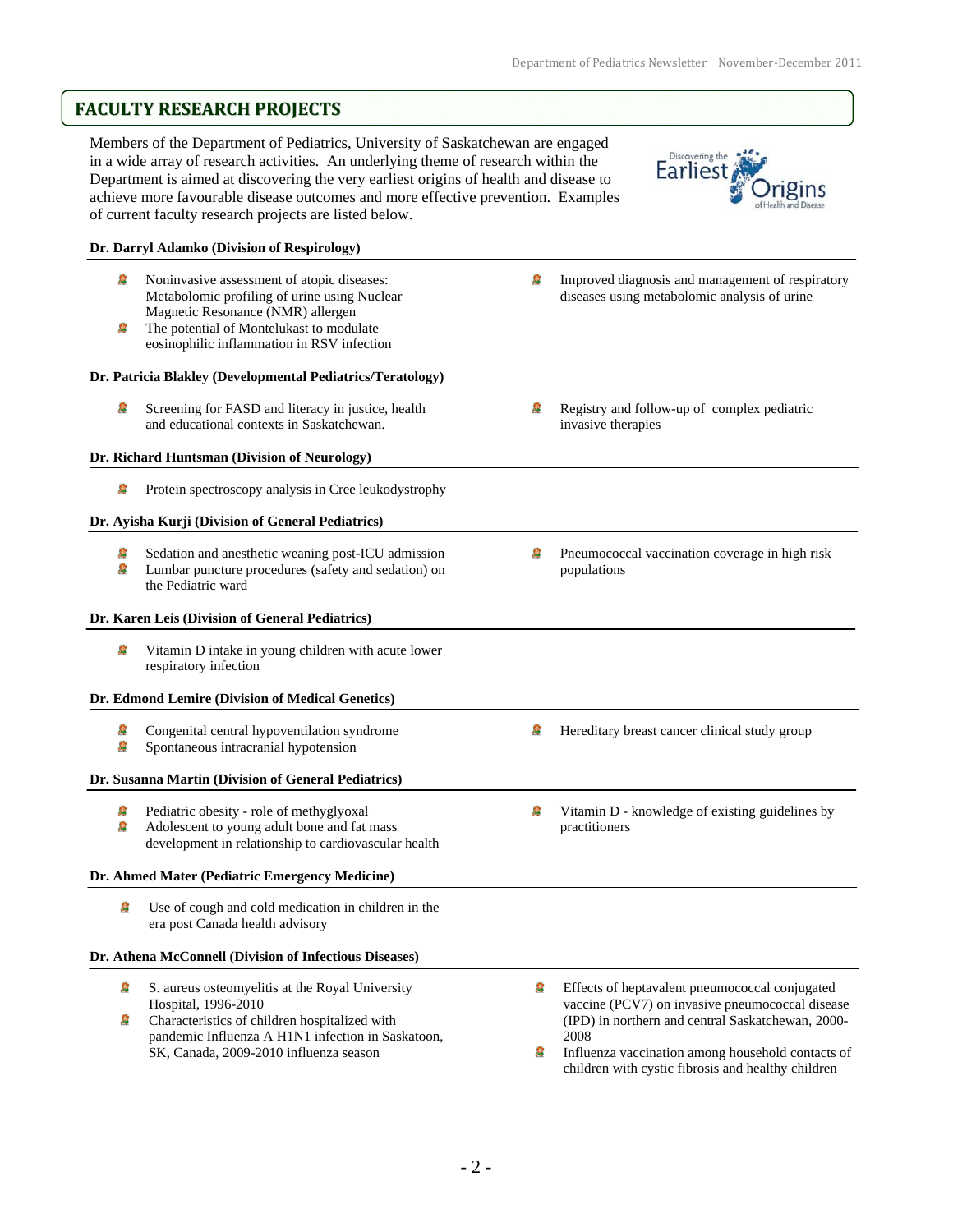### **Dr. Alan Rosenberg (Division of Rheumatology)**

- £. Pediatric rheumatology optimized protocols for experimental research
- Ø Vitamin D status in newborns and associations with pregnancy and newborn outcomes
- 寫 High mobility box-1 proteins in pediatric sepsis
- Novel pain and inflammation pathways in juvenile arthritis
- Ω Diffraction enhanced imaging of growing joints using synchrotron light

### **Dr. Korvangattu Sankaran (Division of Neonatology)**

Q Age of red blood cells in premature infants

### **Dr. Natalie Shiff (Division of Rheumatology)**

- Ω Validation of administrative data diagnoses of chronic childhood arthritis in Saskatchewan
- £. Administrative data in rheumatic disease research and surveillance
- **Barriers to pediatric rheumatology subspecialty care** in British Columbia
- **2** Linking exercise, physical activity, and pathophysiology in childhood arthritis
- Q Vitamin D Deficiency in Children
- O The ARCHiVe Study (A registry for children with vasculitis: e-entry)

## **Dr. Ron Siemens (Emergency Medicine and General Pediatrics)**

Ω Building participatory action research in Nampula , Mozambique

## **TRAINEE RESEARCH PROJECTS**

 The Department of Pediatrics is committed to fostering and facilitating research opportunities for undergraduate, graduate and resident trainees. Pediatric residents embarking on a new research project are required to complete a Pediatric Trainee Research Application form which is available from the Office of Pediatric Research (Phone 306-966-7608 or e-mail; pediatric.research@usask.ca). Trainees affiliated with the Department of Pediatrics are engaged in a wide variety of research projects. Examples of current projects are listed below.

**Dr. Heather Duong** (Pediatric Resident)

- ø Pneumothorax in late preterm
- ø Vitamin D in neonates

**Dr. Andrea Fong** (Pediatric Resident)

Teenager attitudes to participating in medical research Ω

**Dr. Michael Friesen** (Pediatric Resident)

֡֡

Ω Use of Clonidine in weaning from opiate withdrawal

**Dr. Meghan Garner** (Pediatric Resident)

Predicting characteristics of children hospitalized with pandemic influenza A H1N1 infection in Saskatoon, SK, Canada, 2009-2010 influenza g season

**NEW Dr. Miriam Katzman** (Masters Student)

> Q Vitamin D status in neonates

- £, Oral vaccine development for treatment of inflammatory arthritis
- Ω Linking exercise activity and pathogenesis in juvenile idiopathic arthritis
- Vitamin D deficiency in Saskatchewan children: Factors influencing occurrence and response to therapy
- Biologically-based outcome predictors in juvenile idiopathic arthritis
- Childhood antecedents of rheumatic diseases

- Q BRAINWORKS: The International Childhood CNS Vasculitis Outcome Study
- Ω The scope of childhood arthritis in BC, Canada: Are children being seen by a pediatric rheumatologist? Ω
- YhES! Young Adult, Health & Employment Study Ω Scoping review of the use of administrative data in pediatrics
- Predicting progression of oligoarticular to polyarticular disease in juvenile arthritis



Are you a trainee looking for a research project and mentor or are you a mentor looking for a trainee to participate in a research project? We can help find a suitable match! See The Matchmaker section on page 4 or contact the Pediatric Research Office.



**Dr. Miriam Katzman**, a graduate of McMaster Medical School, is undertaking a Masters in Health Sciences research project prior to entering residency. She will collect clinical information and cord blood to study associations of newborn vitamin D levels with pregnancy and birth outcomes.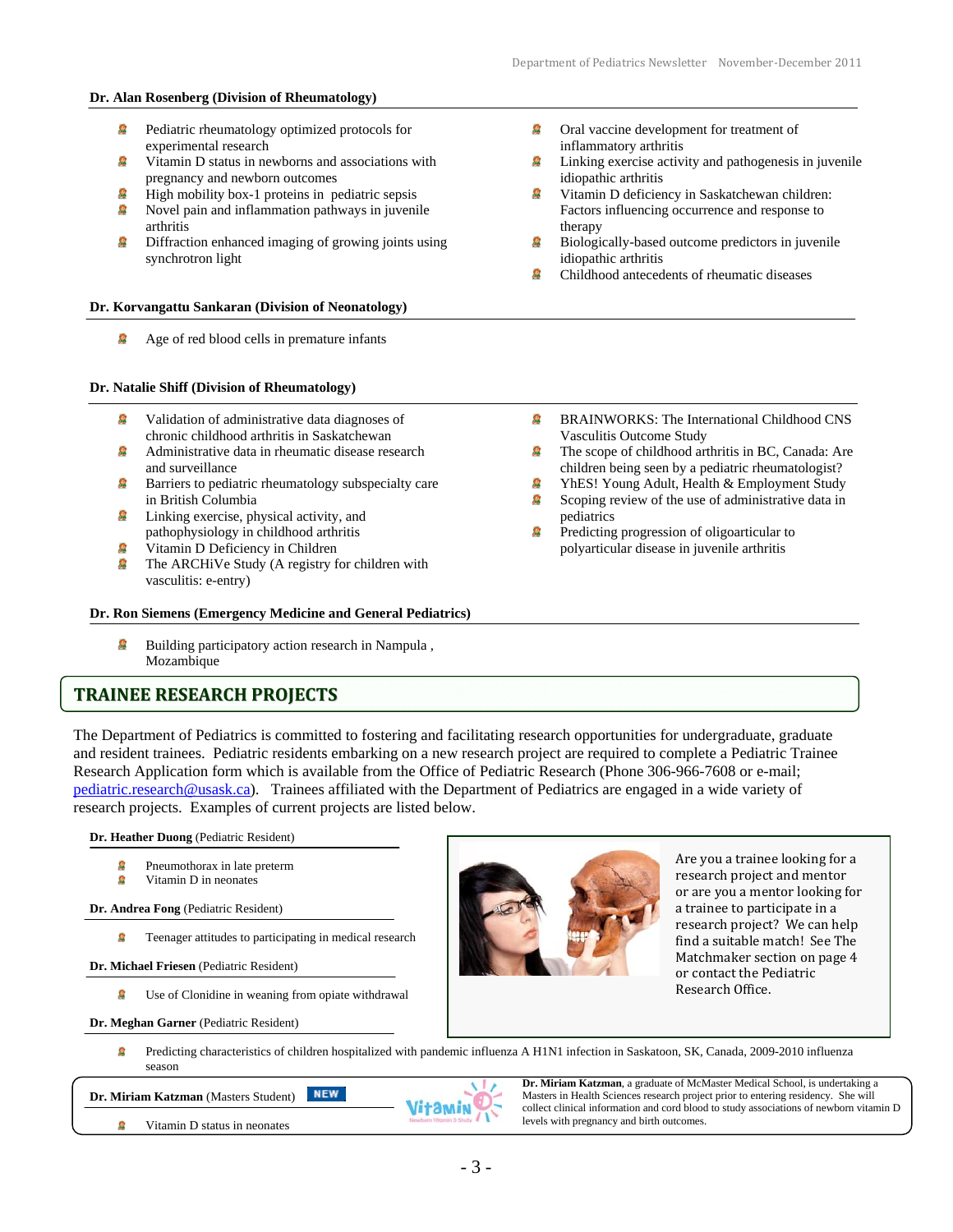#### **NEW Dr. Abid Lodhi** (Pediatric Resident)

High mobility box-1 proteins in pediatric sepsis Ω

### **Dr. Aaron Moodley** (Pediatric Resident) **NEW**

ø Kawasaki Disease awareness among Saskatchewan physicians **Dr. Abid Lodhi** is studying HMGB-1 protein in children with sepsis. Clinical information and a blood sample from children with sepsis will be collected. Procedures relating to this study will be available on the wards, in PICU and in the Pediatric Emergency Department.

**Dr. Aaron Moodley** will be initiating a project to gauge awareness among Saskatchewan physicians of Kawasaki Disease. This research will help guide the development of information materials for health care providers.

### **Dr. Lauren Redgate** (Pediatric Resident)

- Predicting characteristics of children hospitalized with pandemic influenza A H1N1 infection in Saskatoon, SK, Canada, 2009-2010 influenza £ season
- g Pneumococcal vaccination coverage in high risk populations

### **Glendon Rhoades** (Masters Student)

Д Diffraction enhanced imaging of growing joints using synchrotron light

### **Dr. Dax Rumsey** (Pediatric Resident)

g Predicting progression from oligoarticular to polyarticular juvenile arthritis

### **Susan Tupper** (Ph. D. Candidate)

g Within-day variability of pain intensity in children with juvenile idiopathic arthritis

### **Dr. Tracy Wilson-Gerwing** (Post-doctoral Fellow)

ø Novel pain and inflammation networks in juvenile arthritis

# CCHCSF

## **In the next issue of The Newsletter…**

Watch for a feature article on the Canadian Child Health Clinician Scientist Program (CCHCSP), a transdisciplinary training program for the next generation of clinician scientists in child and youth health research.

## **www.cchcsp.ca**

## **MATCHMAKER SECTION: RESEARCH PROJECTS SEEKING PEDIATRIC RESIDENTS**



- **Attitudes to transitioning to adult rheumatology care**: **Patient and parent perspectives**  Study Format: Survey of patients and parents Faculty Contact: Alan Rosenberg
- **Approaches to managing synovitis and tenosynovitis in juvenile arthritis using injectable corticosteroids**  Study Format: Survey of pediatric rheumatologists Faculty Contact: Alan Rosenberg

## **RECENT PUBLICATIONS FROM MEMBERS OF THE DEPARTMENT OF PEDIATRICS (2011)**

Saude EJ, Skappak C, Cook K, Regush S, Rowe BH, Moqbel R, Sykes BD, Adamko DJ. Metabolomic profiling pediatric asthma: the diagnostic utility of urine NMR. J Allergy Clin Immunol. 2011 127:757-764

Ilarraza R, Wu Y, Davoine F, Ebeling C, Adamko DJ. Human dendritic cells promote an antiviral immune response when stimulated by CVT-E002. J Pharm Pharmacol. 2011 63:670- 678

Ebeling C, Wu Y, Gordon JR, Adamko DJ. Compound CVT-E002 significantly reduces allergen induced airway inflammation and airway hyperresponsiveness in vivo. In Press, Molecular Nutrition and Food Research

Sherar, LB, Eisenmann, JC, Chilibeck, PD, Muhajarine, N, Martin, S, Bailey, DA and Baxter-Jones, ADG. Relationship

between trajectories of trunk fat mass development in adolescence and cardiometabolic risk in young adulthood, Obesity 2011 19:1699-1706

Robinson, JL, Salvadori, MI, Canadian Pediatric Society Infectious Diseases and Immunization Committee ( including Martin, SM), Management of community-associated methicillin-resistant Staphylococcus aureus skin abscesses in children, Paediatrics and Child Health, 2011 16:115-116.

McDonald, J, Moore, D, Canadian Pediatric Society Infectious Diseases and Immunization Committee (including Martin, SM), FluMist vaccine: Questions and Answers. Paediatrics and Child Health, 2011 16:31.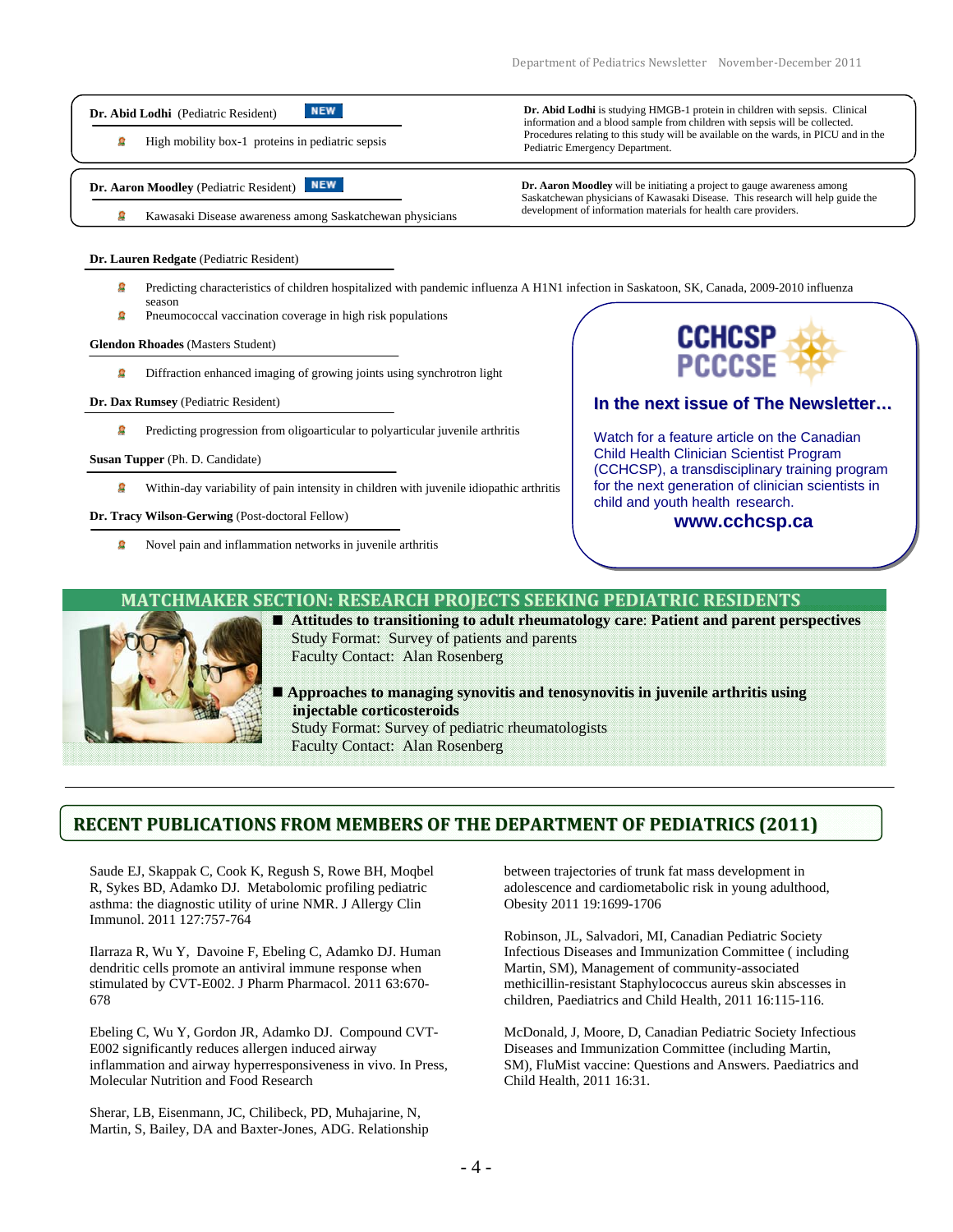Seshia SS, Huntsman RJ, Lowry NJ, Seshia M, Yager JY, Sankaran K. Neonatal Seizures: diagnosis and management. Chinese Journal of Contemporary Pediatrics 2011 13:81-100

Huntsman RJ, Lemire EG, Voll C, Wiebe S, Lowry NJ. Neuroimaging and Neurophysiology Studies in Carriers of Cree Leukoencephalopathy. Can J Neurol Sci 2011 38:347-348

Dyck RF, Bingham WT, Lim H, Jiang Y, Osgood ND. Decreased urine albumin:creatinine ratios in infants of diabetic mothers: Does exposure to diabetic pregnancies alter fetal renal development?, ,Journal of Developmental Origins of Health and Disease 2011 2:265-271

Seshia S, Bingham WT, Kirkham FJ, V Sadanand: Nontraumatic coma in children and adolescents: Diagnosis and management, Neurol Clin 2011 29:1007-1043

Robertson CM, Sauve RS, Joffe AR, Alton GY, Moddemann DM, Blakley PM, Synnes AR, Dinu LA, Harder JR, Soni R, Bodani JP, Kakadekar AP, Dyck JP. Human DG, Ross DB, Rebeyka IM. The registry and follow-up of complex pediatric therapies program of Western Canada: A mechanism for service, audit and research after life-saving therapies for young children. Cardiology Research and Practice, Volume 2011

Bordeleau L, Lipscombe L, Lubinski J, Ghadirian P, Foulkes WD, Neuhausen S, Ainsworth P, Pollak M, Sun P, Narod SA; Hereditary breast cancer clinical study group (including E.

Lemire). Diabetes and breast cancer among women with BRCA1 and BRCA2 mutations. Cancer. 2011 117:1812-8.

Huntsman RJ, Lemire EG, Voll CL, Wiebe S, Lowry NJ. Neuroimaging and neurophysiology studies in carriers of Cree Leukoencephalopathy. Canadian Journal of Neurological Sciences. 2011 (38):347-348.

Pierce CW, Hull PR, Lemire EG, Marciniuk DD. Birt-Hogg-Dube syndrome: an inherited cause of spontaneous pneumothorax. Canadian Medical Association Journal. 2011 [Epub ahead of print]

Badea I, Virtanen C, Verrall RE, Rosenberg A,Foldvari M. Effect of topical interferon-g gene therapy using Gemini nanoparticles on pathophysiological markers of cutaneous scleroderma in Tsk/+ mice. Gene Therapy advance online publication, 10 November 2011

Erlandson MC, Sherar LB, Baxter-Jones AD, Jackowski SA, Ludwig-Auser H, Arnold C, Sankaran K. Preterm birth and adolescent bone mineral content Am J Perinatol. 2011 28:157- 63.



Please keep us informed. If you have published or presented your research recently please let us know so the work can be reported in a future issue of The Newsletter.

## **FEATURED RESEARCHER: Dr. Natalie Shiff**



Dr. Natalie Shiff joined the Department of Pediatrics, Division of Rheumatology in October 2010. Originally from Toronto, Dr. Shiff completed her undergraduate degree at the University of British Columbia,

following which she attended medical school at the University of Calgary and undertook her residency in Pediatrics at Memorial University in Newfoundland. Natalie completed a Pediatric Rheumatology subspecialty residency at BC Children's Hospital and then a Masters of Health Sciences Degree also at UBC. Natalie has a particular interest in health services research, which she recognizes to be a critical component of effective healthcare. Dr. Shiff recently received a Saskatchewan Health Research Foundation New Investigator Award for a project titled: *Validation of Administrative Data Diagnoses of Chronic Childhood* 

*Arthritis in Saskatchewan.* Dr. Shiff is involved in local and national pediatric rheumatology research studies. She is the University of Saskatchewan's representative for an international registry of nervous system vasculitis (Brainworks) and a North American vasculitis outcome study (ARCHIVe). She is our representative on a CIHR Team Grant studying relationships between juvenile arthritis and physical activity (The LEAP Study; Linking Exercise, Arthritis and Pathophysiology). Dr. Shiff is also involved in leading the reporting of results from a nationwide juvenile arthritis outcome study. Additionally, she is leading a study examining the effects of corticosteroids on body mass index in children treated with these medications for their rheumatic disease. This is part of a national study investigating effects of these drugs on bone development (the STOPP-CIS study; the Steroid Induced Osteoporosis in the Pediatric Population Canadian Incidence Study).

TRANSLATING KN **WLEDGE IN<sub>2</sub> ACTION:** In future issues of The Newsletter we will be highlighting examples of child health research at the University of Saskatchewan that is being translated into action to improve the health and well being of children. Please let us know of pediatric research projects at the U of S that are making a difference.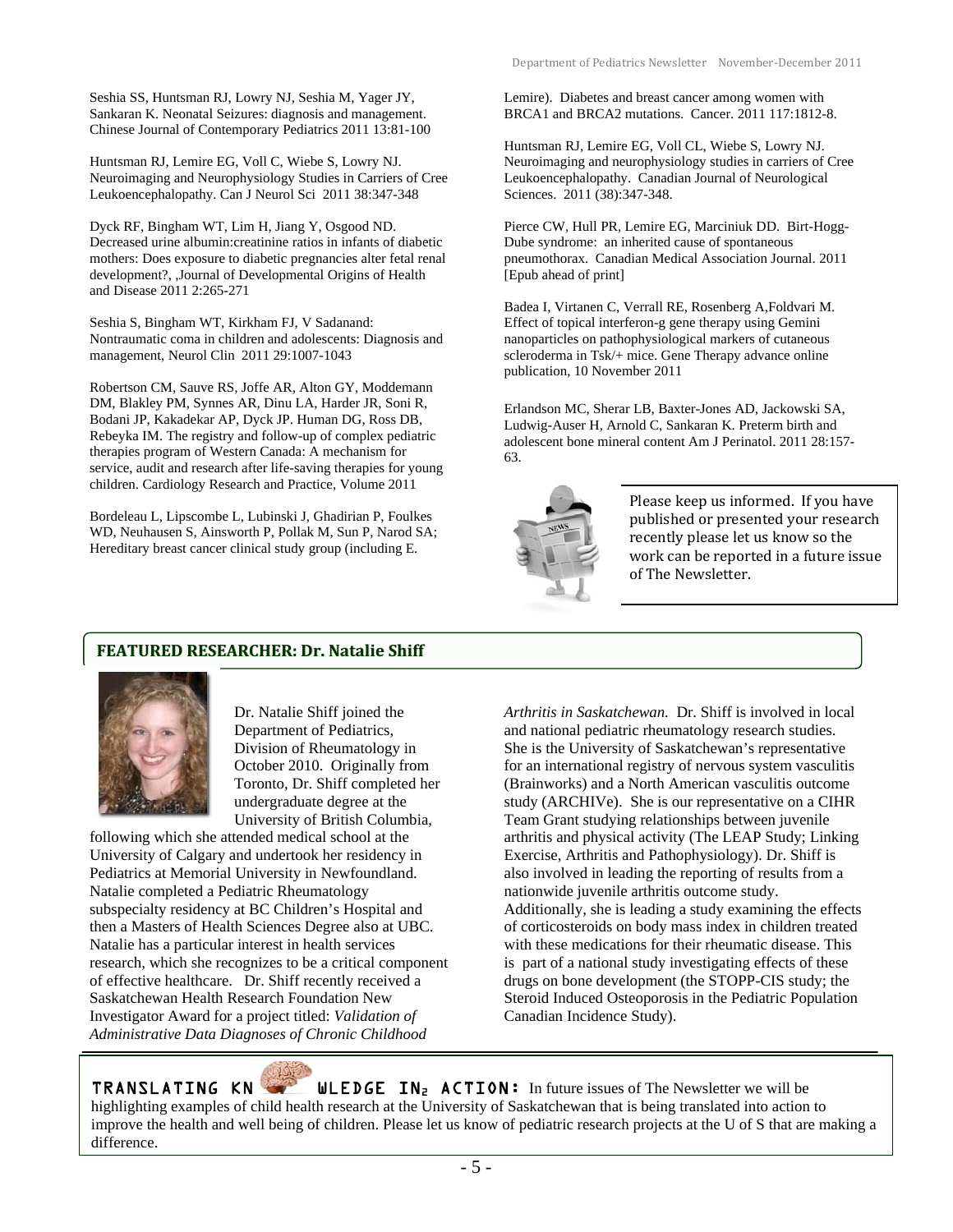## **AWARD WINNERS!!! Graduate Trainees Receive Recognition for Research Excellence**

Two graduate student studies focussing on juvenile arthritis took top honours at the Canadian Arthritis Network Annual Scientific Conference in Quebec City. The U of S representatives won two of the four categories for poster presentations at the conference where more than 170 abstracts were presented. While most of the presentations related to adult rheumatology, both of these projects had a pediatric focus.



**Dr. Tracy Wilson-Gerwing**, a post-doctoral fellow, in association with Drs. David Cooper, Tawni Silver and Alan Rosenberg presented her research titled: **Differences Between Juvenile and Adult Rodents in a Model of Experimental Arthritis.** The presentation won top honours in the Immunology and

Inflammation Category.

There are apparent differences between adult and childhood arthritis. Differences include the observations that children's bones are still growing and their immune system is not yet mature. Unfortunately, until now, basic science research into arthritis interventions have treated children and adults with arthritis as equals. The current research serves to correct this oversight and demonstrates that, in an experimental model of arthritis, juveniles and adults respond differently. Preliminary data demonstrate distinct differences between juvenile and adult rodents with arthritis. Juveniles developed arthritis earlier than their adult counterparts, had a shorter time to onset of the second paw, and spent fewer days with a Maximal Daily Arthritis Score. Overall, juveniles coped better with the arthritis than did the adults. Bone scans (micro computed tomography, digital x-ray and ultrasound) and tissue scans (ultrasound) also indicated differences between the degree and placement of arthritis between

the two age groups. For the first time, this research identifies important differences between juveniles and adults in a model of experimental arthritis and provides a model for testing the efficacy of arthritis interventions in juvenile versus adult rodents eliminating the need to extrapolate data from the adult population to the juvenile population.



**Susan Tupper**, a doctoral student, in association with Drs. Punam Pahwa, Jen Stinson and Alan Rosenberg presented her research titled: **How does pain change during the day for youth with** 

**arthritis?** The presentation won top honours in the Health Services Category.

The project investigated how arthritis pain changed during the day. Using an electronic diary, 112 youth aged 8 to 18 years with juvenile idiopathic arthritis answered a brief survey about their arthritis pain 3 times per day for 7 days. The findings of this study show that pain intensity varies throughout the day for youth with arthritis and the pattern of fluctuation varies for males and females and for the different types of juvenile arthritis. This new knowledge will help design better research studies and education programs for youth with arthritis. More research is needed to understand why pain patterns are different for these groups. It may be because of underlying disease processes or time varying factors, such as physical activity. Health care providers, such as pediatric rheumatologists and physical therapists will be able to use the findings of this study when providing education to patients and their families about the typical pain experience.

 See further details about our award winners and their projects at:

http://announcements.usask.ca/news/archive/2011/11/u\_ of\_s\_research\_58.html



**If you or someone you know at the University of Saskatchewan has been recognized for achievements in child health related research please let us know by contacting the Pediatric Research Office.** 



**Did you know… College of Medicine offers a Clinician Investigator Program** (CIP). See details at: http://www.medicine.usask.ca/research/clinical‐ programs/clinical-program-files/CIP-2011. Watch for a CIP feature in the next issue of The Newsletter.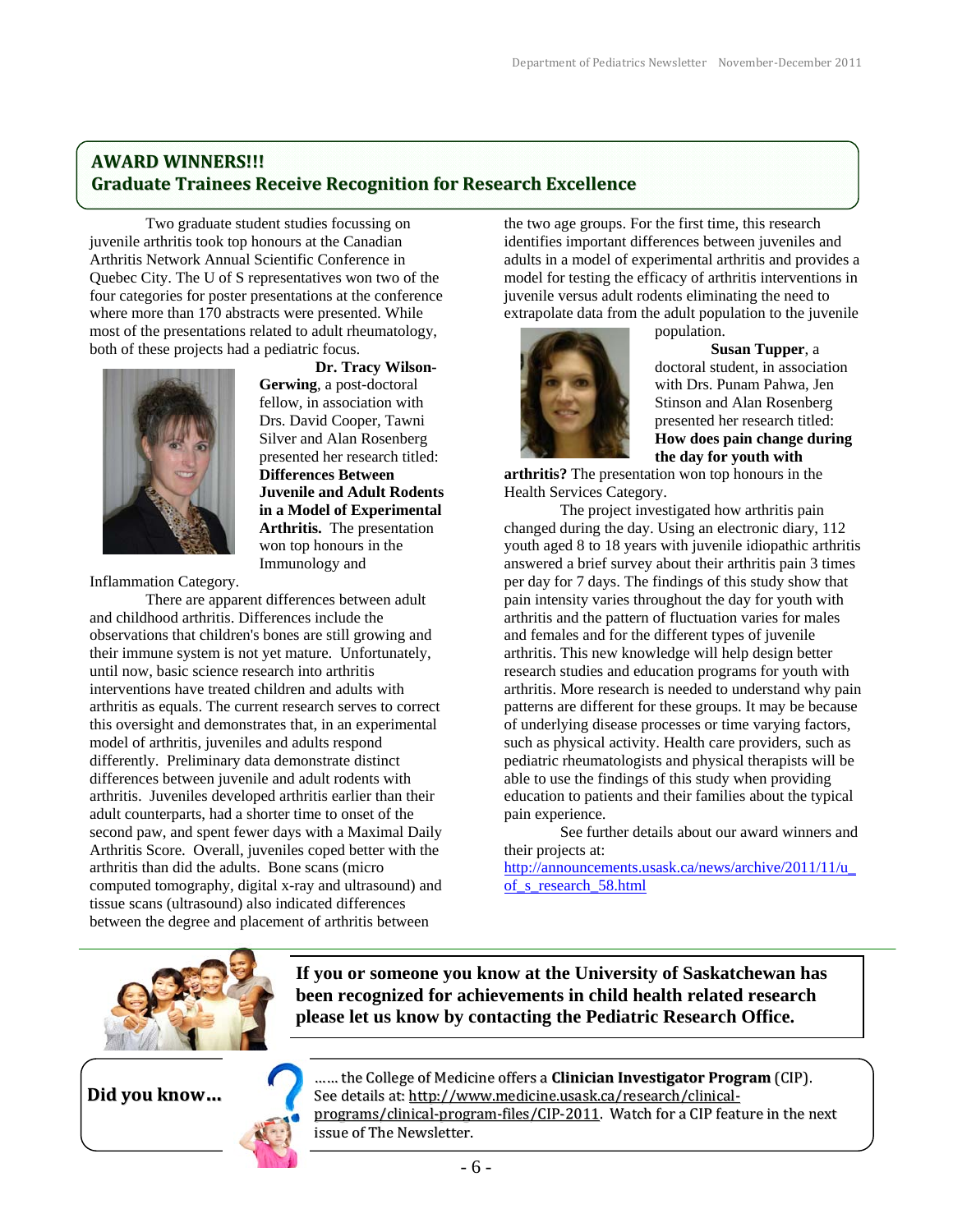# **OUR PARTNERS**

Expert and dedicated care for children through highly productive health research is a well-established tradition in Saskatchewan. The Department of Pediatrics, University of Saskatchewan, was established more than 50 years ago and is currently undergoing expansion. New faculty members with varied interests and expertise are collaborating with

scientists from many different disciplines to initiate children's health research programs. This research is crucial to increase knowledge and understanding of childhood diseases, develop new forms of therapy, and promote more effective prevention strategies.



**The Children's Health Research Trust Fund (CHRTF)** was established by members of the Department of Pediatrics in 1983 to help support child health research. Many generous donors have contributed to the Fund. As all funds donated to The CHRTF are endowed funds, CHRTF has continued to grow to become an important partner in helping to advance research in the Department of Pediatrics.

For further information about the CHRTF and view the CHRTF brochure please go to: http://www.medicine.usask.ca/pediatrics/research/CHRT F/CHRTFBrochureOnePage.pdf

# **SASKATOON HUB CITY OPTIMIST CLUB SUPPORTS PEDIATRIC RESEARCH**

**The Saskatoon Hub City Optimist Club** has made a generous contribution to the Children's Health Research Trust Fund to create the Optimist Club Research Fund. This contribution is consistent with the Optimist Club's mission to improve the lives of children. The Hub City Optimist Club is dedicated to "Bringing Out the Best in Kids" through community service programs. The Children's Health Research Trust Fund (CHRTF) is delighted to have the Hub City Optimist Club as a partner in pursuing better and healthier lives for children. Further information about the Saskatoon Hub City Optimist Club can be found at: http://www.hubcityoptimistclub.com/



Phil Haughn (left) and Ralph Katzman (right) of the Hub City Optimist Club presenting cheque to Alan Rosenberg of the CHRTF

# **LINKING WITH THE CANADIAN LIGHT SOURCE TO DEVELOP NOVEL APPROACHES TO IMAGING GROWING JOINTS**



Together with scientists at the Canadian Light Source, the Department of Medical Imaging, and the Vaccine Infectious Disease Organization members of the Department of Pediatrics, Division of Rheumatology, are developing

innovative approaches to imaging growing joints using synchrotron light. This study is the first to image growing joints using synchrotron light to generate high resolution 3-dimensional DEI CT images that demonstrate detailed joint structures and tissues. The high sensitivity to density gradients and low delivered radiation doses makes DEI imaging technology a valuable tool to study joint disease. The degree of detail, including cartilage detail, makes this technique particularly applicable to studying growing joints. Future experiments will apply DEI CT to the study of inflamed joints. The Newsletter cover photograph and the photograph on this page are images of a 4-week old piglet stifle joint showing anatomical

structures in distinctive detail (cover) including vascular channels that are present in growing cartilage. The image on this page shows a lateral view of a piglet stifle (knee) joint using non-CT DEI. In contrast to conventional radiography growth cartilage can be seen clearly.

**Glendon Rhoades**, a Masters student, is involved in conducting this research under the supervision of Drs. Dean Chapman and Alan Rosenberg.



Also involved in this project are Drs. George Belev, Sheldon Wiebe, and Adelaine Wong. You can view a video description by Glendon of this project at: www.usask.ca/research/communications/multimedia/ide as.php.